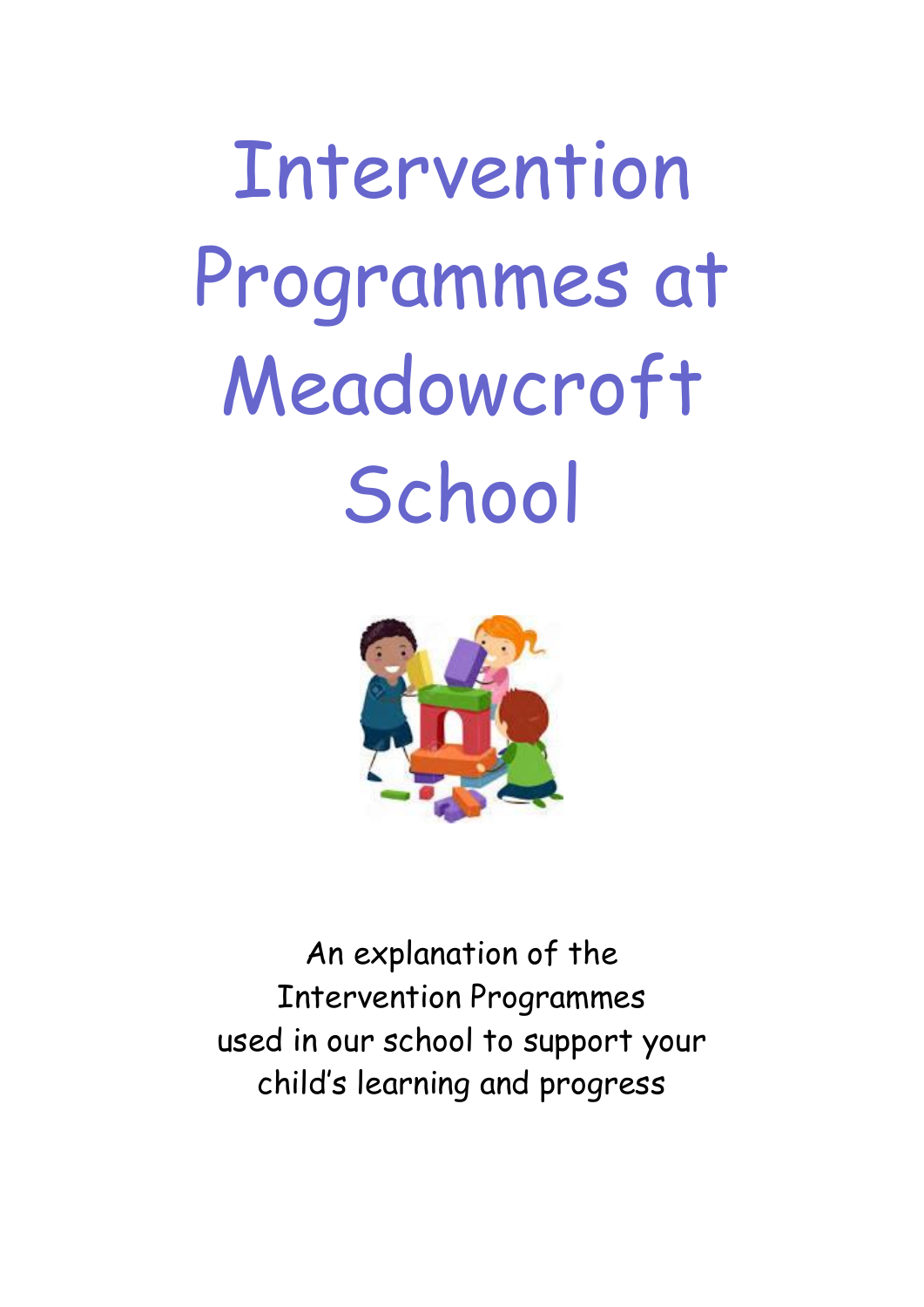## **Identifying pupils**

Pupils may be identified because they are not making expected progress. This could mean they are achieving below national expectations. This would show on our school monitoring and tracking system. We also follow a four step cycle;

- ~ Assess
- $\sim$  Plan
- $\sim$  Do
- ~ Review

The class teacher may have identified a specific need which needs supporting. Pupils may, or may not be on the SEND Register. Our parents are always kept informed and up to date on their child's progress and will be told if we think their child will benefit from an intervention. If appropriate, a test is taken to give an accurate reading and maths age which also gives us an on-entry point.

These tests are diagnostic and enable the SENCO and class teacher to look carefully at pupils' difficulties and to organise specific intervention programmes to give support. The tests are then repeated at the end of the programme and the results help to show the impact of the programme on the pupils learning and development and the exit point will show how much progress that child has made.

At particular times a child may no longer need support, or the child may need further support and move onto another level of intervention. Expert advice from outside agencies may be sought; we always consult the parents before doing so.

At Meadowcroft School we firmly believe that early intervention is very important and we work hard to support any child who has a learning difficulty or who needs extra support. We hope that, by early intervention and positive support, any learning needs can be addressed easily and quickly and the right support can be given to the child.

Pupils with significant needs may require a more structured and intensive programme that is tailored to their specific difficulties. This will be discussed with parents before any plans are made to support that child.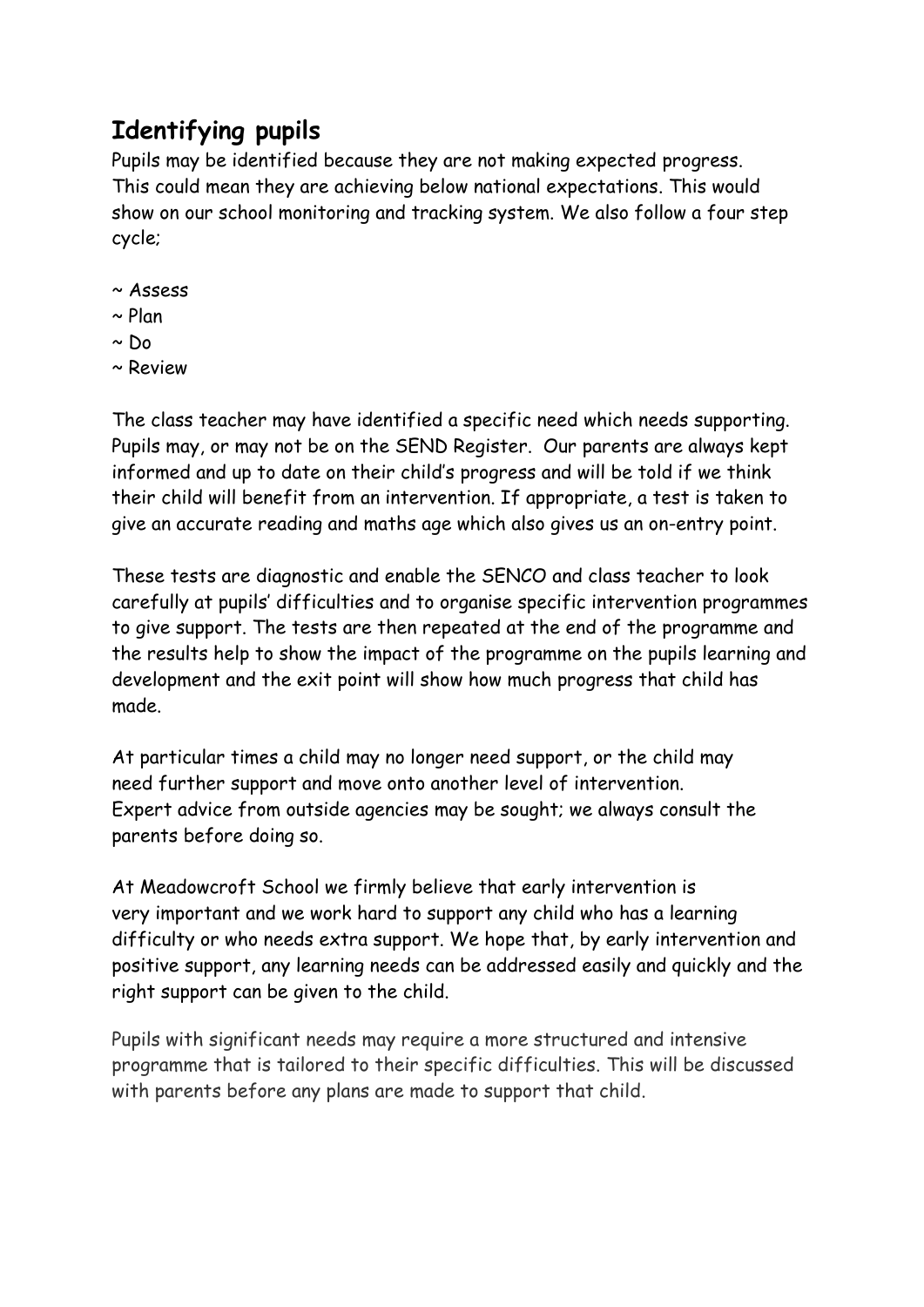

# **Early Literacy Support (ELS)**

This is a literacy programme aimed at Year 1 pupils who are not making the expected progress in literacy. It is split into 5 different modules. It can run for up to 16 weeks. It is taught 4 times a week for half an hour. It is taught in a small groups usually of up to 5 children.

ELS has a strong focus on reinforcing and applying phonic knowledge and skills. It also involves speaking and listening activities, guided reading and writing.



#### **Social Skills Group**

This programme focuses on learning about different social situations in different contexts and how to make sense of them. It focuses on emotions and how to cope with difficult feelings, as well as understanding the feelings and perspectives of other people. It also focuses on taking turns, sharing, being a good friend, listening to others and how to behave in different social situations.

It offers a time for the child to talk to a teacher or teaching assistant and gives them an opportunity for discuss things they feel they are struggling with. It is a flexible child-driven programme and usually takes place once or twice a week for 20 minutes.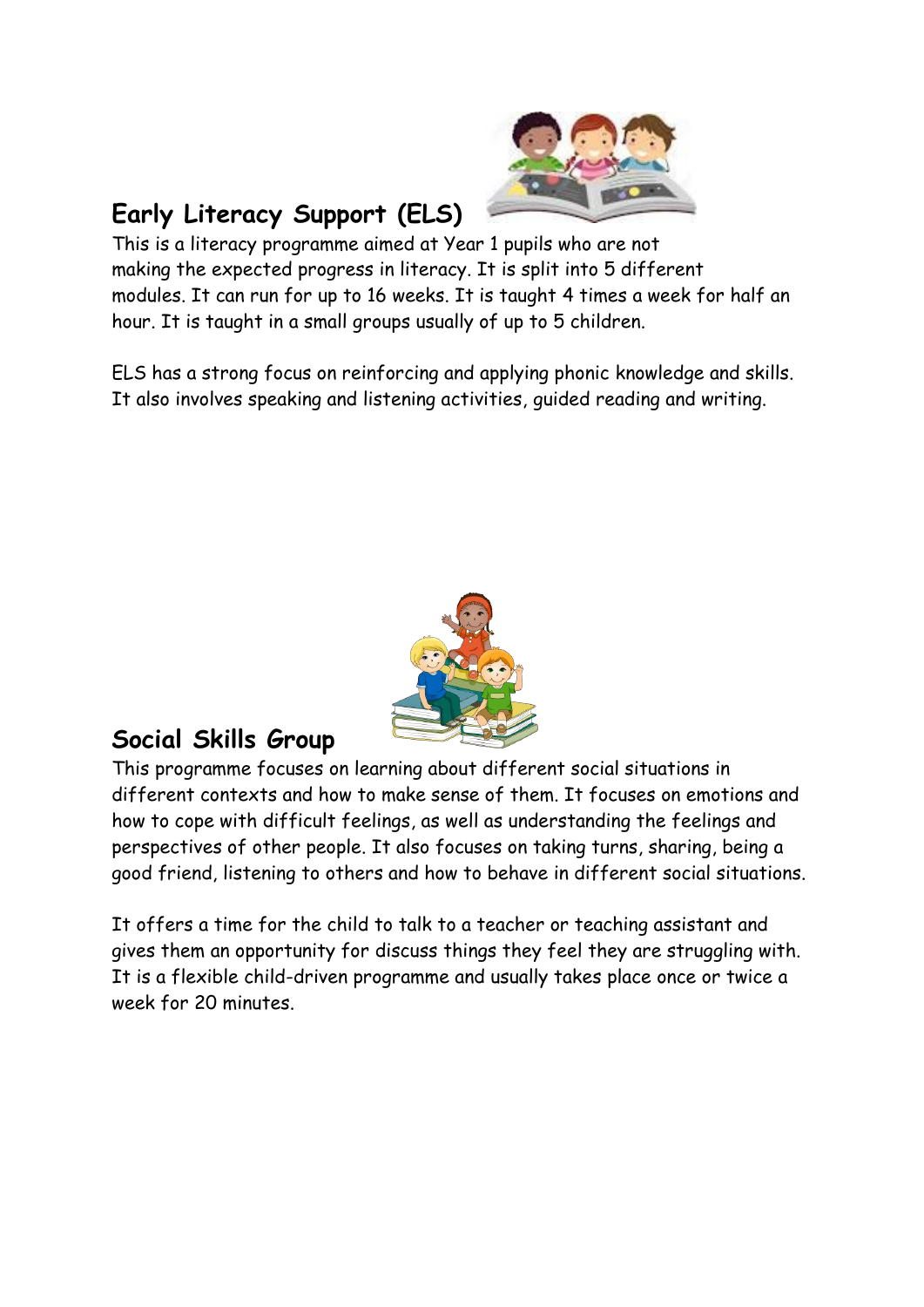## **Fischer Family Trust Wave 3 (FFT Wave 3)**



This is an early intervention for children in Year 1 who have difficulties learning to read and write.

The aim with FFT Wave 3 is to accelerate learning so that each child makes enough progress in reading and writing in order to continue to progress through whole class /group teaching. The programme contributes to a layered approach to interventions.

- Designed for TAs working **one-to-one** with a Year 1 child
- 15-20 minutes **daily** for 10-20 weeks
- A 2-day rolling programme (reading one day, writing the next)
- Delivered by an **experienced** Teaching Assistant who has attended the 3-day training

Each child's programme is based on the initial assessment. It addresses skills and knowledge at word, sentence and text level. Letter and Word work is always immediately applied to reading or writing continuous text. The aim is for the child to develop a range of independent reading and writing strategies.

Day 1 Reading Day-The child:

- 1. Re-reads a familiar book (4-5 mins)
- 2. Carries out 3 fast letter/word work activities (3 mins)
- 3. Reads a new book following a book introduction (6-8 mins)
- 4. Reconstructs a cut-up sentence taken from the book (2 mins)
- 5. Learns a new word from the book (2 mins)

Day 2 Writing Day

The child:

- 1. Re-reads yesterday's book (4-5 mins) weekly running record
- 2. Revises word(s) learnt in the previous sessions (2 mins)
- 3. Composes and writes a sentence based on a picture or stimulus from the book (8-9 mins)
- 4. Learns a spelling from the writing (2 mins)
- 5. Reconstructs a cut-up sentence from the writing (2 mins)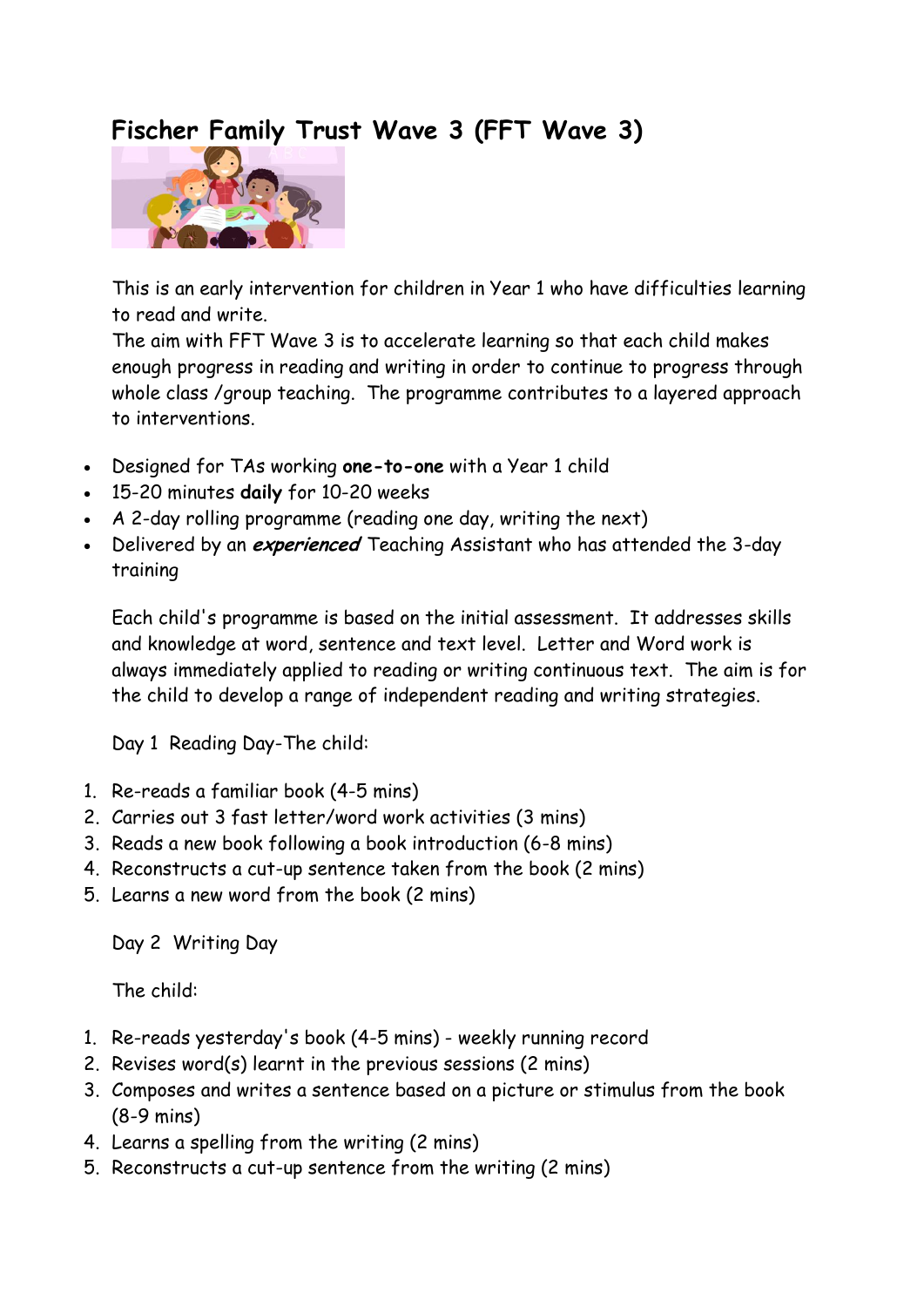

### **1 st Class at Numbers**

1<sup>st</sup>Class@Number is an innovative, highly effective mathematics intervention. It is delivered by trained teaching assistants and the SENCO to small groups of children who have fallen behind at mathematics. It helps them to get back on track and catch up with their peers.

Every child has three 30-minute **1 stClass@Number** lessons per week for 12-15 weeks in a small group, while continuing to take part in their normal class mathematics lessons.

Teaching assistants work from detailed lesson plans, adapting them according to information gained from structured assessments. They help children to think and talk about their mathematics.  $1<sup>st</sup>Class@Number$  has a Post Office theme: children use letters, parcels, postcards and house numbers to support their mathematics and write postcards to tell their class teachers about their achievements.



# **Listening Skills**

Listening is the gateway to understanding and communicating and, therefore, is absolutely critical for language learners of all skills. If children struggle to listen carefully, they will miss out on important interactions both inside and outside of the classroom.

This intervention aims to engage children into fun listening activities that will motivate them to practice more listening and take advantage of all opportunities around them.